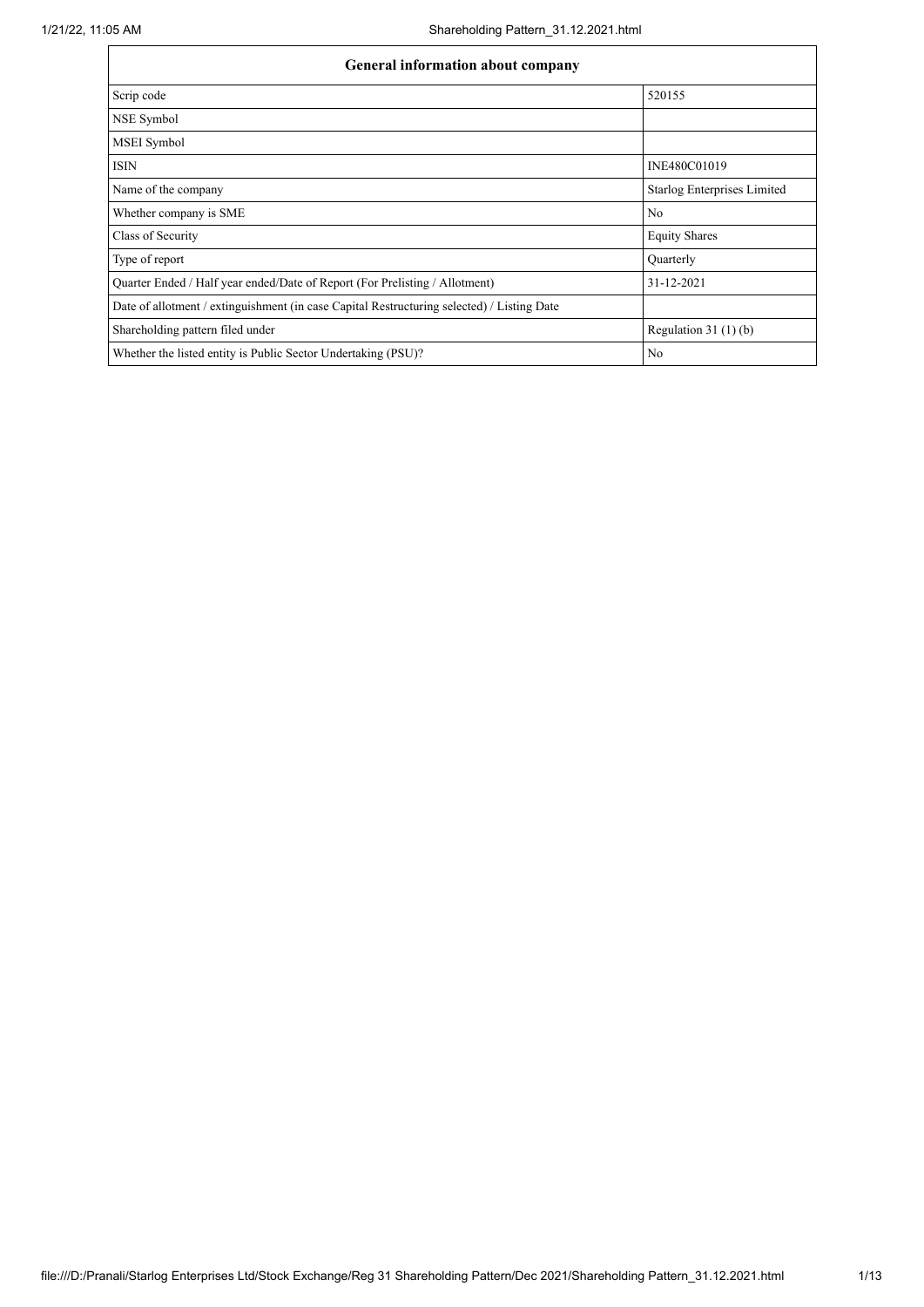|                | <b>Declaration</b>                                                                        |                |                                |                       |                             |  |  |  |
|----------------|-------------------------------------------------------------------------------------------|----------------|--------------------------------|-----------------------|-----------------------------|--|--|--|
| Sr.<br>No.     | Particular                                                                                | Yes/No         | Promoter and<br>Promoter Group | Public<br>shareholder | Non Promoter-<br>Non Public |  |  |  |
| $\mathbf{1}$   | Whether the Listed Entity has issued any partly paid up shares?                           | No             | N <sub>o</sub>                 | No                    | No                          |  |  |  |
| $\overline{2}$ | Whether the Listed Entity has issued any Convertible Securities<br>$\Omega$               | No             | No                             | N <sub>0</sub>        | N <sub>0</sub>              |  |  |  |
| $\overline{3}$ | Whether the Listed Entity has issued any Warrants?                                        | N <sub>0</sub> | No                             | N <sub>o</sub>        | No.                         |  |  |  |
| $\overline{4}$ | Whether the Listed Entity has any shares against which<br>depository receipts are issued? | N <sub>0</sub> | No                             | N <sub>0</sub>        | N <sub>0</sub>              |  |  |  |
| 5              | Whether the Listed Entity has any shares in locked-in?                                    | N <sub>o</sub> | No                             | N <sub>o</sub>        | No                          |  |  |  |
| 6              | Whether any shares held by promoters are pledge or otherwise<br>encumbered?               | No             | No                             |                       |                             |  |  |  |
| $\overline{7}$ | Whether company has equity shares with differential voting<br>rights?                     | N <sub>0</sub> | N <sub>0</sub>                 | N <sub>0</sub>        | N <sub>0</sub>              |  |  |  |
| 8              | Whether the listed entity has any significant beneficial owner?                           | N <sub>o</sub> |                                |                       |                             |  |  |  |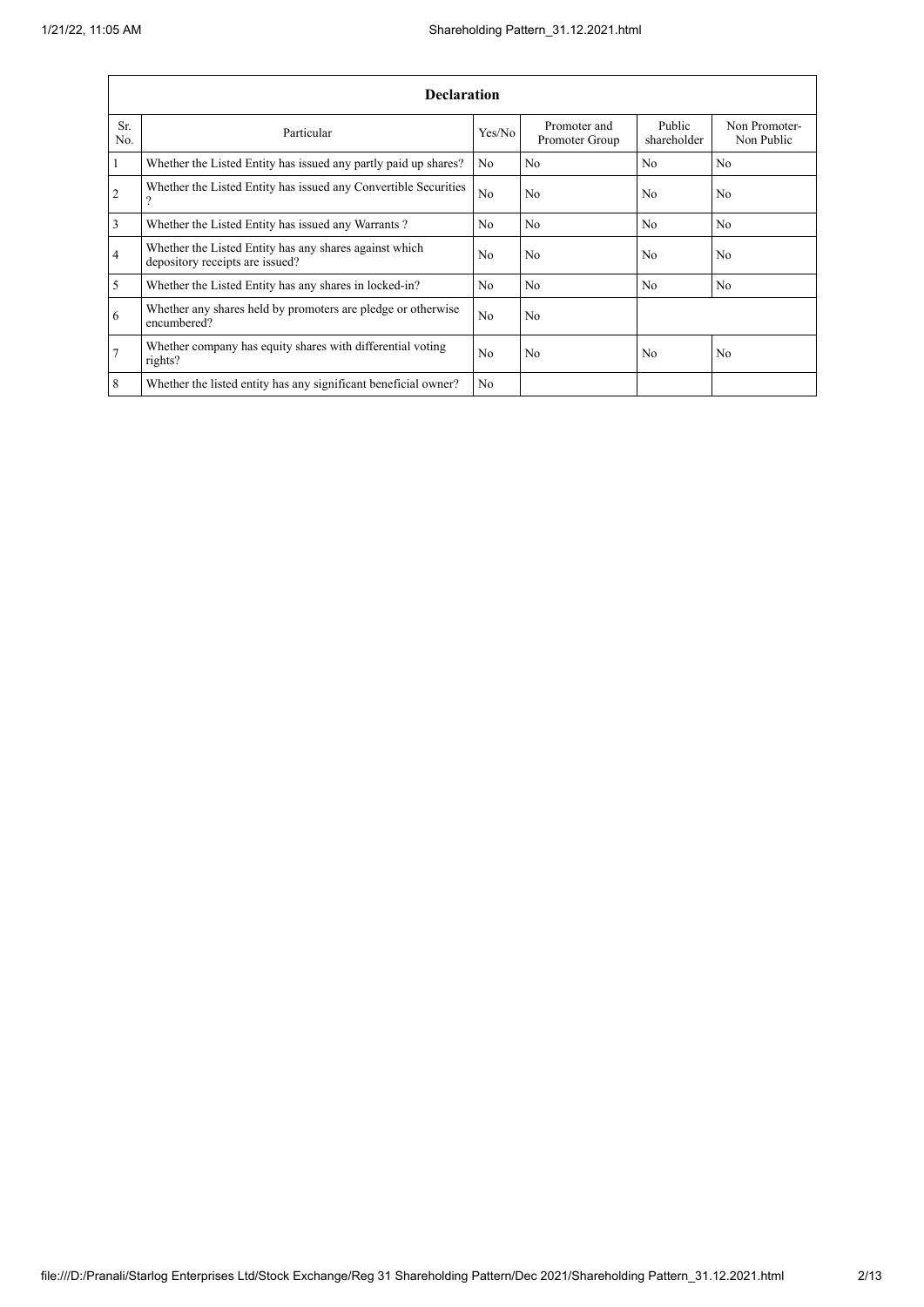$\mathsf{r}$ 

|                 |                                         |              |                      |                             |                          |                              | Table I - Summary Statement holding of specified securities |                                                                  |               |          |                                   |
|-----------------|-----------------------------------------|--------------|----------------------|-----------------------------|--------------------------|------------------------------|-------------------------------------------------------------|------------------------------------------------------------------|---------------|----------|-----------------------------------|
|                 | Category                                | Nos. Of      | No. of<br>fully paid | No. Of<br>Partly<br>paid-up | No. Of<br>shares         | Total nos.<br>shares         | Shareholding as a<br>% of total no. of                      | Number of Voting Rights held in each<br>class of securities (IX) |               |          |                                   |
| Category<br>(1) | of<br>shareholder                       | shareholders | up equity            | equity                      | underlying<br>Depository | held (VII)                   | shares (calculated<br>as per SCRR,                          | No of Voting (XIV) Rights                                        |               |          | Total as a<br>$%$ of<br>$(A+B+C)$ |
| (II)            |                                         | (III)        | shares<br>held (IV)  | shares<br>held<br>(V)       | Receipts<br>(VI)         | $= (IV) +$<br>$(V)$ + $(VI)$ | 1957) (VIII) As a<br>% of $(A+B+C2)$                        | Class eg:<br>X                                                   | Class<br>eg:y | Total    |                                   |
| (A)             | Promoter<br>&<br>Promoter<br>Group      |              | 7711000              |                             |                          | 7711000                      | 64.44                                                       | 7711000                                                          |               | 7711000  | 64.44                             |
| (B)             | Public                                  | 4439         | 4255985              |                             |                          | 4255985                      | 35.56                                                       | 4255985                                                          |               | 4255985  | 35.56                             |
| (C)             | Non<br>Promoter-<br>Non Public          |              |                      |                             |                          |                              |                                                             |                                                                  |               |          |                                   |
| (C1)            | Shares<br>underlying<br><b>DRs</b>      |              |                      |                             |                          |                              |                                                             |                                                                  |               |          |                                   |
| (C2)            | Shares held<br>by<br>Employee<br>Trusts |              |                      |                             |                          |                              |                                                             |                                                                  |               |          |                                   |
|                 | Total                                   | 4440         | 11966985             |                             |                          | 11966985                     | 100                                                         | 11966985                                                         |               | 11966985 | 100                               |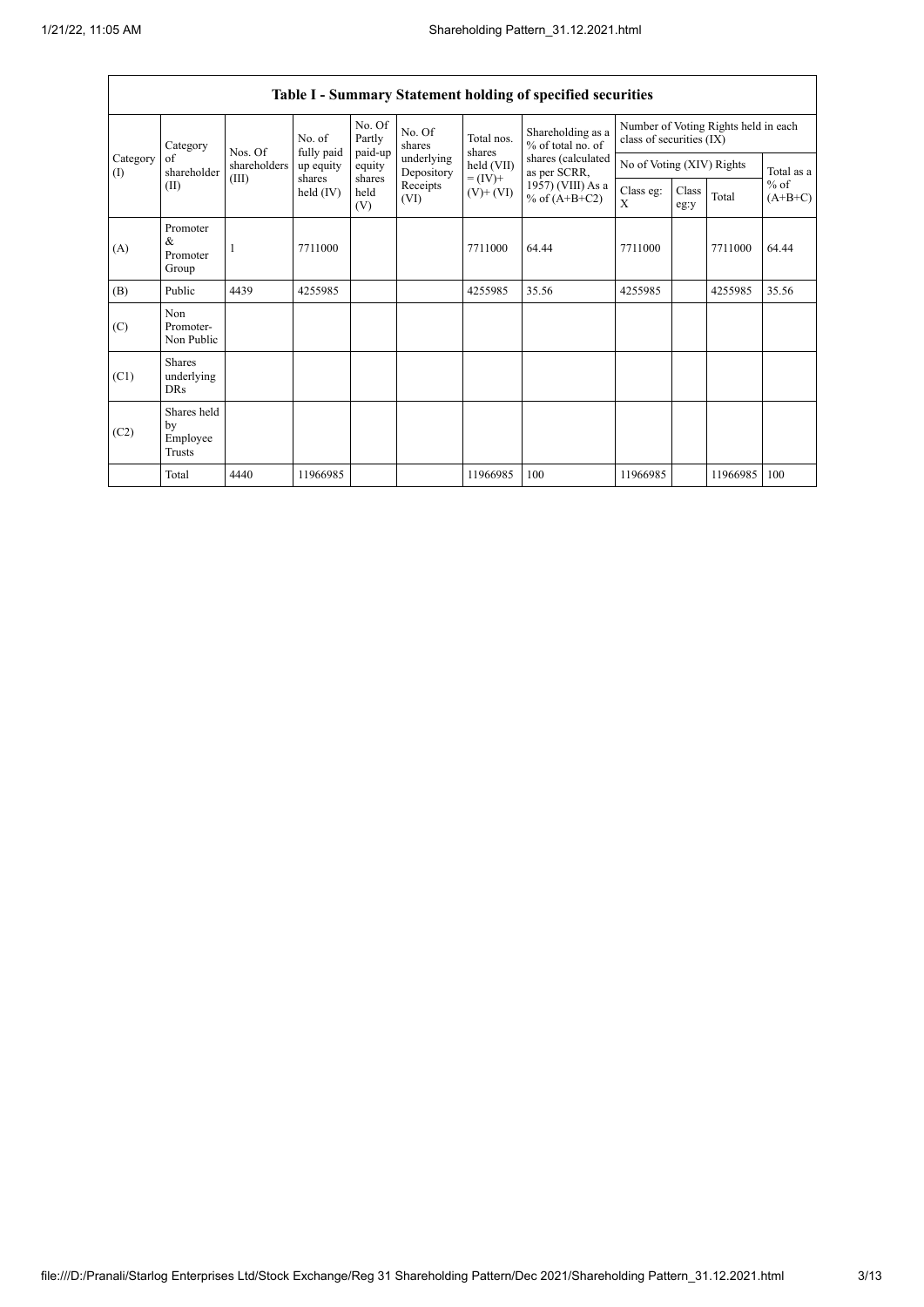|                                                                   | Table I - Summary Statement holding of specified securities |                                       |                                                     |                                                                                            |                                                                                    |                                                  |            |                                                                               |                                |                                       |
|-------------------------------------------------------------------|-------------------------------------------------------------|---------------------------------------|-----------------------------------------------------|--------------------------------------------------------------------------------------------|------------------------------------------------------------------------------------|--------------------------------------------------|------------|-------------------------------------------------------------------------------|--------------------------------|---------------------------------------|
| Category<br>Category<br>of<br>shareholder<br>$($ $\Gamma$<br>(II) |                                                             | No. Of<br><b>Shares</b><br>Underlying | No. of<br><b>Shares</b><br>Underlying               | No. Of Shares<br>Underlying<br>Outstanding<br>convertible                                  | Shareholding, as a %<br>assuming full<br>conversion of<br>convertible securities ( | Number of<br>Locked in<br>shares (XII)           |            | Number of<br><b>Shares</b><br>pledged or<br>otherwise<br>encumbered<br>(XIII) |                                | Number of<br>equity shares<br>held in |
|                                                                   | Outstanding<br>convertible<br>securities<br>(X)             | Outstanding<br>Warrants<br>$(X_i)$    | securities and<br>No. Of<br>Warrants $(X_i)$<br>(a) | as a percentage of<br>diluted share capital)<br>$(XI) = (VII)+(X) As a %$<br>of $(A+B+C2)$ | No.<br>(a)                                                                         | As a<br>$%$ of<br>total<br>Shares<br>held<br>(b) | No.<br>(a) | As a<br>$%$ of<br>total<br><b>Shares</b><br>held<br>(b)                       | dematerialized<br>form $(XIV)$ |                                       |
| (A)                                                               | Promoter<br>$\&$<br>Promoter<br>Group                       |                                       |                                                     |                                                                                            | 64.44                                                                              |                                                  |            |                                                                               |                                | 7711000                               |
| (B)                                                               | Public                                                      |                                       |                                                     |                                                                                            | 35.56                                                                              |                                                  |            |                                                                               |                                | 4166499                               |
| (C)                                                               | Non<br>Promoter-<br>Non Public                              |                                       |                                                     |                                                                                            |                                                                                    |                                                  |            |                                                                               |                                |                                       |
| (C1)                                                              | <b>Shares</b><br>underlying<br><b>DRs</b>                   |                                       |                                                     |                                                                                            |                                                                                    |                                                  |            |                                                                               |                                |                                       |
| (C2)                                                              | Shares held<br>by<br>Employee<br><b>Trusts</b>              |                                       |                                                     |                                                                                            |                                                                                    |                                                  |            |                                                                               |                                |                                       |
|                                                                   | Total                                                       |                                       |                                                     |                                                                                            | 100                                                                                |                                                  |            |                                                                               |                                | 11877499                              |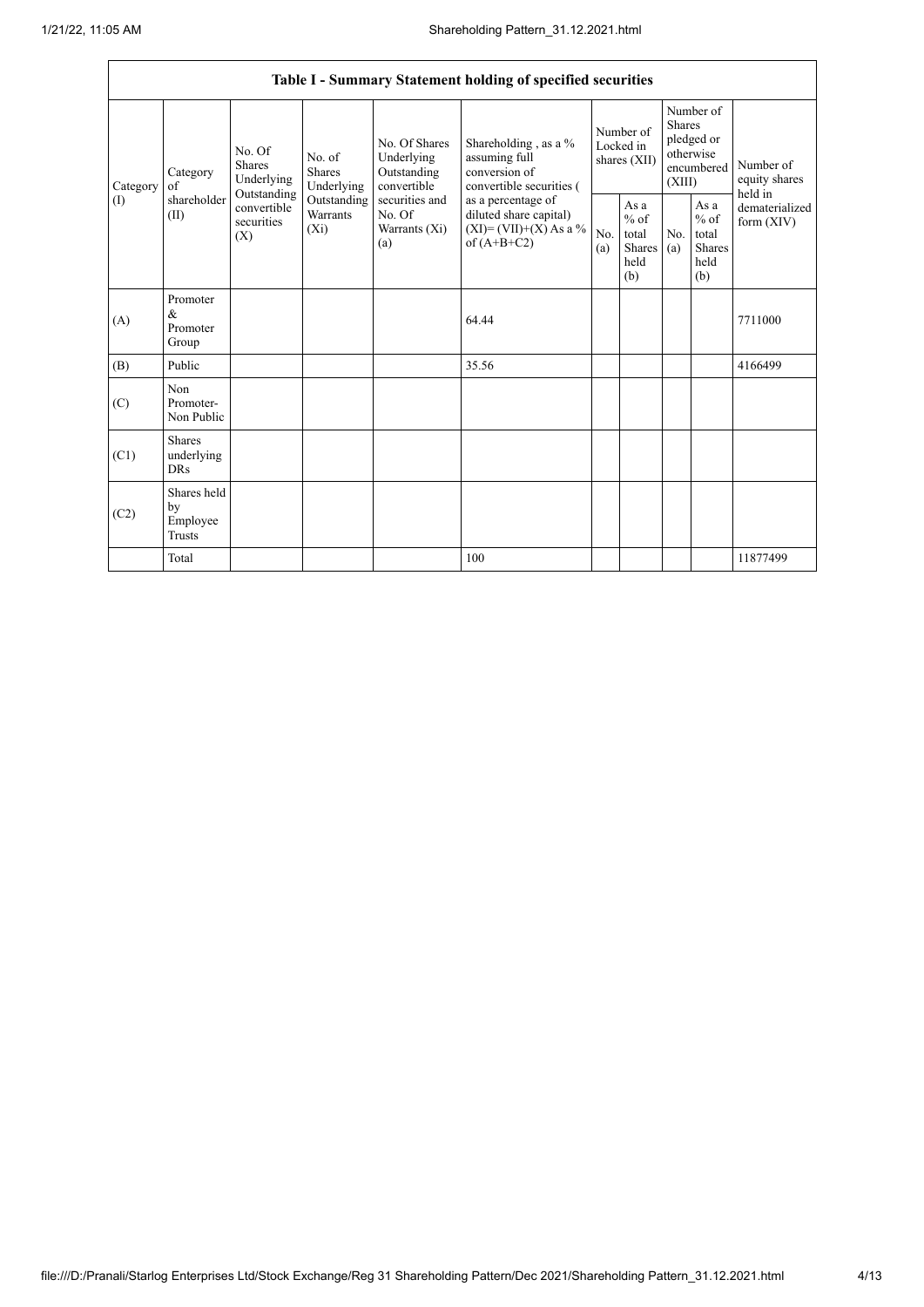$\mathbf{r}$ 

|                                                                                                | Table II - Statement showing shareholding pattern of the Promoter and Promoter Group                                |                         |                                   |                                 |                                    |                             |                                                      |                           |               |                                      |                                 |
|------------------------------------------------------------------------------------------------|---------------------------------------------------------------------------------------------------------------------|-------------------------|-----------------------------------|---------------------------------|------------------------------------|-----------------------------|------------------------------------------------------|---------------------------|---------------|--------------------------------------|---------------------------------|
|                                                                                                |                                                                                                                     |                         |                                   | No.<br>Of                       | No. Of                             | Total nos.                  | Shareholding<br>as a % of                            | class of securities (IX)  |               | Number of Voting Rights held in each |                                 |
| Sr.                                                                                            | Category $\&$<br>Name of the                                                                                        | Nos. Of<br>shareholders | No. of<br>fully paid<br>up equity | Partly<br>paid-<br>up           | shares<br>underlying<br>Depository | shares<br>held<br>$(VII) =$ | total no. of<br>shares<br>(calculated as             | No of Voting (XIV) Rights |               |                                      | Total<br>as a %                 |
|                                                                                                | Shareholders (I)                                                                                                    | (III)                   | shares<br>held (IV)               | equity<br>shares<br>held<br>(V) | Receipts<br>(VI)                   | $(IV)^+$<br>$(V)$ + $(VI)$  | per SCRR,<br>1957) (VIII)<br>As a % of<br>$(A+B+C2)$ | Class eg:<br>$\mathbf X$  | Class<br>eg:y | Total                                | of<br>Total<br>Voting<br>rights |
| A                                                                                              | Table II - Statement showing shareholding pattern of the Promoter and Promoter Group                                |                         |                                   |                                 |                                    |                             |                                                      |                           |               |                                      |                                 |
| (1)                                                                                            | Indian                                                                                                              |                         |                                   |                                 |                                    |                             |                                                      |                           |               |                                      |                                 |
| (a)                                                                                            | Individuals/Hindu<br>undivided Family                                                                               | $\mathbf{1}$            | 7711000                           |                                 |                                    | 7711000                     | 64.44                                                | 7711000                   |               | 7711000                              | 64.44                           |
| Sub-Total<br>(A)(1)                                                                            |                                                                                                                     | 1                       | 7711000                           |                                 |                                    | 7711000                     | 64.44                                                | 7711000                   |               | 7711000                              | 64.44                           |
| (2)                                                                                            | Foreign                                                                                                             |                         |                                   |                                 |                                    |                             |                                                      |                           |               |                                      |                                 |
| Total<br>Shareholding<br>of Promoter<br>and<br>Promoter<br>Group $(A)=$<br>$(A)(1)+(A)$<br>(2) |                                                                                                                     | 1                       | 7711000                           |                                 |                                    | 7711000                     | 64.44                                                | 7711000                   |               | 7711000                              | 64.44                           |
| $\, {\bf B}$                                                                                   | Table III - Statement showing shareholding pattern of the Public shareholder                                        |                         |                                   |                                 |                                    |                             |                                                      |                           |               |                                      |                                 |
| (1)                                                                                            | Institutions                                                                                                        |                         |                                   |                                 |                                    |                             |                                                      |                           |               |                                      |                                 |
| (a)                                                                                            | Mutual Funds                                                                                                        | $\mathbf{1}$            | 200                               |                                 |                                    | 200                         | $\mathbf{0}$                                         | 200                       |               | 200                                  | $\boldsymbol{0}$                |
| (f)                                                                                            | Financial<br>Institutions/<br><b>Banks</b>                                                                          | 1                       | 100                               |                                 |                                    | 100                         | $\boldsymbol{0}$                                     | 100                       |               | 100                                  | $\bf{0}$                        |
| Sub-Total<br>(B)(1)                                                                            |                                                                                                                     | 2                       | 300                               |                                 |                                    | 300                         | $\mathbf{0}$                                         | 300                       |               | 300                                  | $\mathbf{0}$                    |
| (3)                                                                                            | Non-institutions                                                                                                    |                         |                                   |                                 |                                    |                             |                                                      |                           |               |                                      |                                 |
| (a(i))                                                                                         | Individuals -<br>i.Individual<br>shareholders<br>holding nominal<br>share capital up<br>to Rs. 2 lakhs.             | 4206                    | 1552209                           |                                 |                                    | 1552209                     | 12.97                                                | 1552209                   |               | 1552209                              | 12.97                           |
| (a(ii))                                                                                        | Individuals - ii.<br>Individual<br>shareholders<br>holding nominal<br>share capital in<br>excess of Rs. 2<br>lakhs. | 14                      | 523235                            |                                 |                                    | 523235                      | 4.37                                                 | 523235                    |               | 523235                               | 4.37                            |
| (e)                                                                                            | Any Other<br>(specify)                                                                                              | 217                     | 2180241                           |                                 |                                    | 2180241                     | 18.22                                                | 2180241                   |               | 2180241                              | 18.22                           |
| Sub-Total<br>(B)(3)                                                                            |                                                                                                                     | 4437                    | 4255685                           |                                 |                                    | 4255685                     | 35.56                                                | 4255685                   |               | 4255685                              | 35.56                           |
| <b>Total Public</b><br>Shareholding<br>$(B)=(B)(1)+$<br>$(B)(2)+(B)$<br>(3)                    |                                                                                                                     | 4439                    | 4255985                           |                                 |                                    | 4255985                     | 35.56                                                | 4255985                   |               | 4255985                              | 35.56                           |
| $\mathbf C$                                                                                    | Table IV - Statement showing shareholding pattern of the Non Promoter- Non Public shareholder                       |                         |                                   |                                 |                                    |                             |                                                      |                           |               |                                      |                                 |
| Total (<br>$\mathrm{A} \text{+} \mathrm{B} \text{+} \mathrm{C2}$ )                             |                                                                                                                     | 4440                    | 11966985                          |                                 |                                    | 11966985                    | 100                                                  | 11966985                  |               | 11966985                             | 100                             |
| Total<br>$(A+B+C)$                                                                             |                                                                                                                     | 4440                    | 11966985                          |                                 |                                    | 11966985                    | 100                                                  | 11966985                  |               | 11966985                             | 100                             |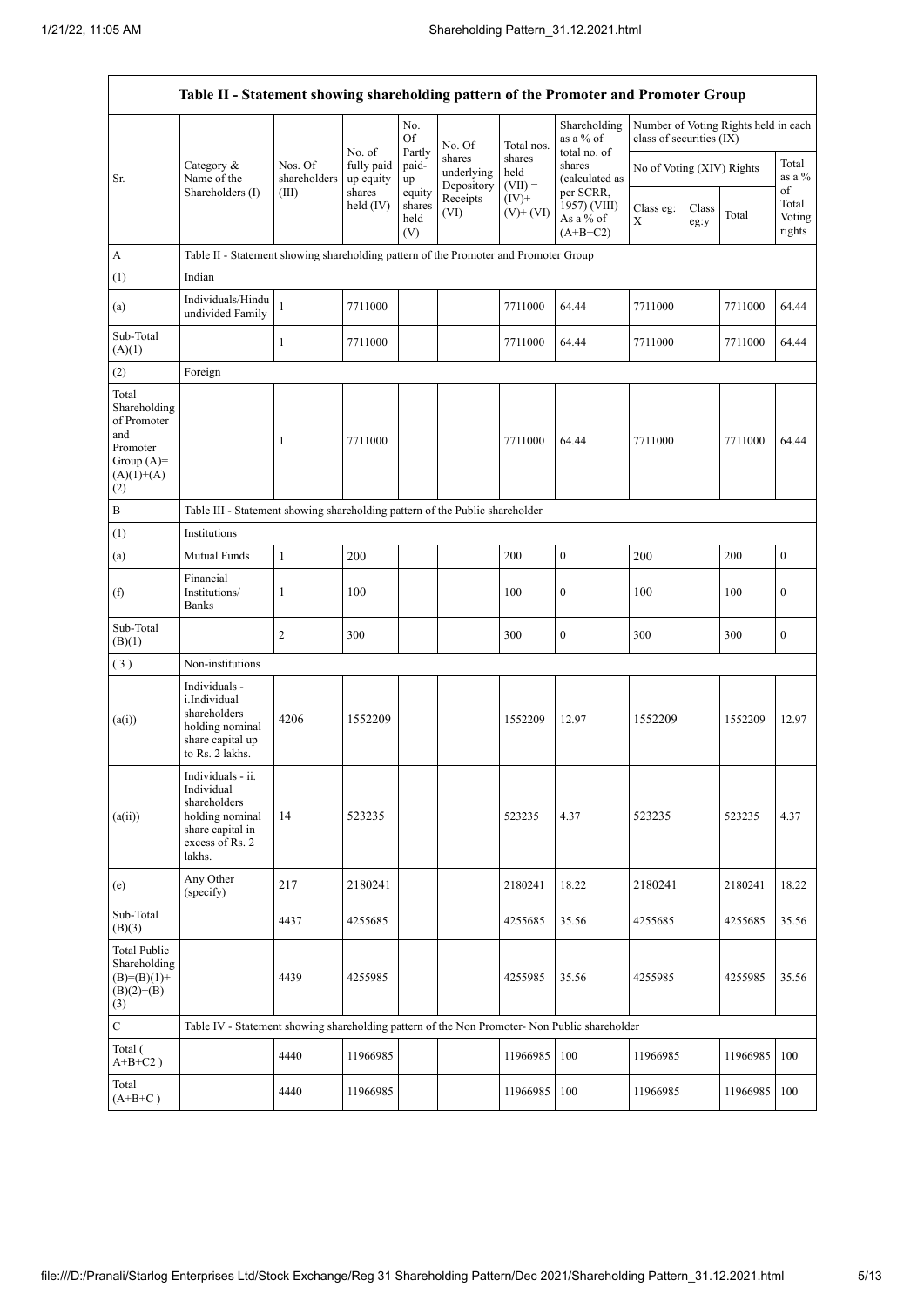| Table II - Statement showing shareholding pattern of the Promoter and Promoter Group    |                                                 |                                       |                                                                                                           |                                                                                               |            |                                                  |            |                                                                        |                                       |
|-----------------------------------------------------------------------------------------|-------------------------------------------------|---------------------------------------|-----------------------------------------------------------------------------------------------------------|-----------------------------------------------------------------------------------------------|------------|--------------------------------------------------|------------|------------------------------------------------------------------------|---------------------------------------|
| Sr.                                                                                     | No. Of<br><b>Shares</b><br>Underlying           | No. of<br><b>Shares</b><br>Underlying | No. Of Shares<br>Underlying<br>Outstanding<br>convertible<br>securities and<br>No. Of Warrants<br>(Xi)(a) | Shareholding, as a %<br>assuming full conversion of<br>convertible securities (as a           |            | Number of<br>Locked in<br>shares (XII)           |            | Number of<br>Shares<br>pledged or<br>otherwise<br>encumbered<br>(XIII) | Number of<br>equity shares<br>held in |
|                                                                                         | Outstanding<br>convertible<br>securities<br>(X) | Outstanding<br>Warrants<br>$(X_i)$    |                                                                                                           | percentage of diluted share<br>capital) $(XI) = (VII)+(X) As$<br>a % of $(A+B+C2)$            | No.<br>(a) | As a<br>$%$ of<br>total<br>Shares<br>held<br>(b) | No.<br>(a) | As a<br>$%$ of<br>total<br>Shares<br>held<br>(b)                       | dematerialized<br>form $(XIV)$        |
| $\mathbf A$                                                                             |                                                 |                                       |                                                                                                           | Table II - Statement showing shareholding pattern of the Promoter and Promoter Group          |            |                                                  |            |                                                                        |                                       |
| (1)                                                                                     | Indian                                          |                                       |                                                                                                           |                                                                                               |            |                                                  |            |                                                                        |                                       |
| (a)                                                                                     |                                                 |                                       |                                                                                                           | 64.44                                                                                         |            |                                                  |            |                                                                        | 7711000                               |
| Sub-Total (A)<br>(1)                                                                    |                                                 |                                       |                                                                                                           | 64.44                                                                                         |            |                                                  |            |                                                                        | 7711000                               |
| (2)                                                                                     | Foreign                                         |                                       |                                                                                                           |                                                                                               |            |                                                  |            |                                                                        |                                       |
| Total<br>Shareholding<br>of Promoter<br>and Promoter<br>Group $(A)=$<br>$(A)(1)+(A)(2)$ |                                                 |                                       |                                                                                                           | 64.44                                                                                         |            |                                                  |            |                                                                        | 7711000                               |
| $\, {\bf B}$                                                                            |                                                 |                                       |                                                                                                           | Table III - Statement showing shareholding pattern of the Public shareholder                  |            |                                                  |            |                                                                        |                                       |
| (1)                                                                                     | Institutions                                    |                                       |                                                                                                           |                                                                                               |            |                                                  |            |                                                                        |                                       |
| (a)                                                                                     |                                                 |                                       |                                                                                                           | $\boldsymbol{0}$                                                                              |            |                                                  |            |                                                                        | $\boldsymbol{0}$                      |
| (f)                                                                                     |                                                 |                                       |                                                                                                           | $\mathbf{0}$                                                                                  |            |                                                  |            |                                                                        | $\mathbf{0}$                          |
| Sub-Total (B)<br>(1)                                                                    |                                                 |                                       |                                                                                                           | $\boldsymbol{0}$                                                                              |            |                                                  |            |                                                                        | $\boldsymbol{0}$                      |
| (3)                                                                                     | Non-institutions                                |                                       |                                                                                                           |                                                                                               |            |                                                  |            |                                                                        |                                       |
| (a(i))                                                                                  |                                                 |                                       |                                                                                                           | 12.97                                                                                         |            |                                                  |            |                                                                        | 1464923                               |
| (a(ii))                                                                                 |                                                 |                                       |                                                                                                           | 4.37                                                                                          |            |                                                  |            |                                                                        | 523235                                |
| (e)                                                                                     |                                                 |                                       |                                                                                                           | 18.22                                                                                         |            |                                                  |            |                                                                        | 2178341                               |
| Sub-Total (B)<br>$\left(3\right)$                                                       |                                                 |                                       |                                                                                                           | 35.56                                                                                         |            |                                                  |            |                                                                        | 4166499                               |
| <b>Total Public</b><br>Shareholding<br>$(B)= (B)(1) +$<br>$(B)(2)+(B)(3)$               |                                                 |                                       |                                                                                                           | 35.56                                                                                         |            |                                                  |            |                                                                        | 4166499                               |
| $\mathbf C$                                                                             |                                                 |                                       |                                                                                                           | Table IV - Statement showing shareholding pattern of the Non Promoter- Non Public shareholder |            |                                                  |            |                                                                        |                                       |
| Total (<br>$A+B+C2$ )                                                                   |                                                 |                                       |                                                                                                           | 100                                                                                           |            |                                                  |            |                                                                        | 11877499                              |
| Total (A+B+C<br>$\lambda$                                                               |                                                 |                                       |                                                                                                           | 100                                                                                           |            |                                                  |            |                                                                        | 11877499                              |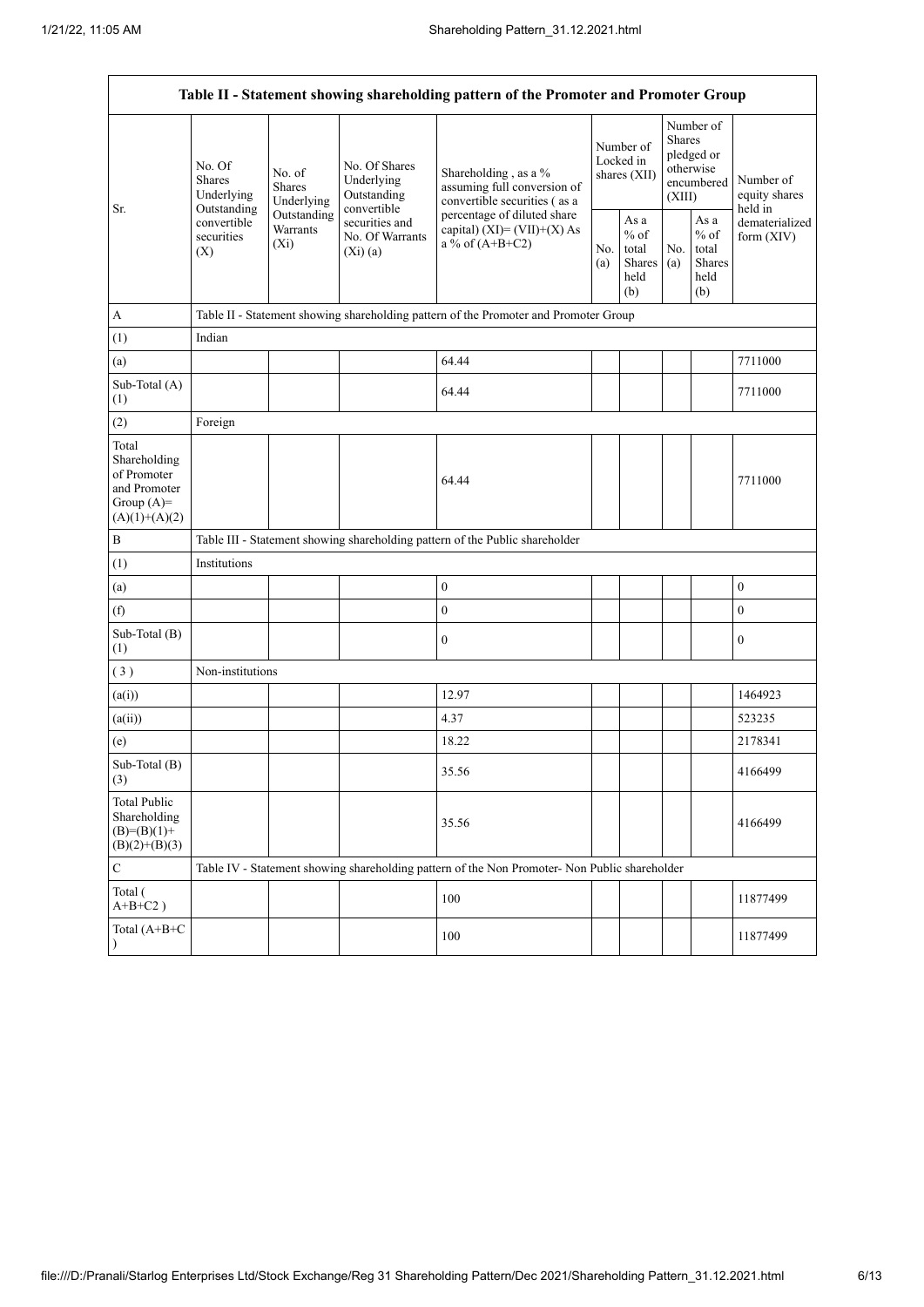| Individuals/Hindu undivided Family                                                                                                                                                       |                                                               |                       |  |  |  |  |
|------------------------------------------------------------------------------------------------------------------------------------------------------------------------------------------|---------------------------------------------------------------|-----------------------|--|--|--|--|
| Searial No.                                                                                                                                                                              | $\mathbf{1}$                                                  |                       |  |  |  |  |
| Name of the<br>Shareholders (I)                                                                                                                                                          | Saket Agarwal                                                 | Click here to go back |  |  |  |  |
| PAN(II)                                                                                                                                                                                  | AANPA2136J                                                    | Total                 |  |  |  |  |
| No. of fully paid<br>up equity shares<br>held (IV)                                                                                                                                       | 7711000                                                       | 7711000               |  |  |  |  |
| No. Of Partly paid-<br>up equity shares<br>held (V)                                                                                                                                      |                                                               |                       |  |  |  |  |
| No. Of shares<br>underlying<br>Depository<br>Receipts (VI)                                                                                                                               |                                                               |                       |  |  |  |  |
| Total nos. shares<br>held $(VII) = (IV) +$<br>$(V)$ + $(VI)$                                                                                                                             | 7711000                                                       | 7711000               |  |  |  |  |
| Shareholding as a<br>% of total no. of<br>shares (calculated<br>as per SCRR,<br>1957) (VIII) As a<br>% of $(A+B+C2)$                                                                     | 64.44                                                         | 64.44                 |  |  |  |  |
|                                                                                                                                                                                          | Number of Voting Rights held in each class of securities (IX) |                       |  |  |  |  |
| Class eg:X                                                                                                                                                                               | 7711000                                                       | 7711000               |  |  |  |  |
| Class eg:y                                                                                                                                                                               |                                                               |                       |  |  |  |  |
| Total                                                                                                                                                                                    | 7711000                                                       | 7711000               |  |  |  |  |
| Total as a % of<br><b>Total Voting rights</b>                                                                                                                                            | 64.44                                                         | 64.44                 |  |  |  |  |
| No. Of Shares<br>Underlying<br>Outstanding<br>convertible<br>securities $(X)$                                                                                                            |                                                               |                       |  |  |  |  |
| No. of Shares<br>Underlying<br>Outstanding<br>Warrants (Xi)                                                                                                                              |                                                               |                       |  |  |  |  |
| No. Of Shares<br>Underlying<br>Outstanding<br>convertible<br>securities and No.<br>Of Warrants (Xi)<br>(a)                                                                               |                                                               |                       |  |  |  |  |
| Shareholding, as a<br>% assuming full<br>conversion of<br>convertible<br>securities (as a<br>percentage of<br>diluted share<br>capital) (XI)=<br>$(VII)+(Xi)(a)$ As a<br>% of $(A+B+C2)$ | 64.44                                                         | 64.44                 |  |  |  |  |
| Number of Locked in shares (XII)                                                                                                                                                         |                                                               |                       |  |  |  |  |
| No. (a)                                                                                                                                                                                  |                                                               |                       |  |  |  |  |
| As a % of total<br>Shares held (b)                                                                                                                                                       |                                                               |                       |  |  |  |  |
| Number of Shares pledged or otherwise encumbered (XIII)                                                                                                                                  |                                                               |                       |  |  |  |  |
| No. (a)                                                                                                                                                                                  |                                                               |                       |  |  |  |  |
| As a $\%$ of total<br>Shares held (b)                                                                                                                                                    |                                                               |                       |  |  |  |  |
| Number of equity<br>shares held in<br>dematerialized<br>form $(XIV)$                                                                                                                     | 7711000                                                       | 7711000               |  |  |  |  |
| Reason for not providing PAN                                                                                                                                                             |                                                               |                       |  |  |  |  |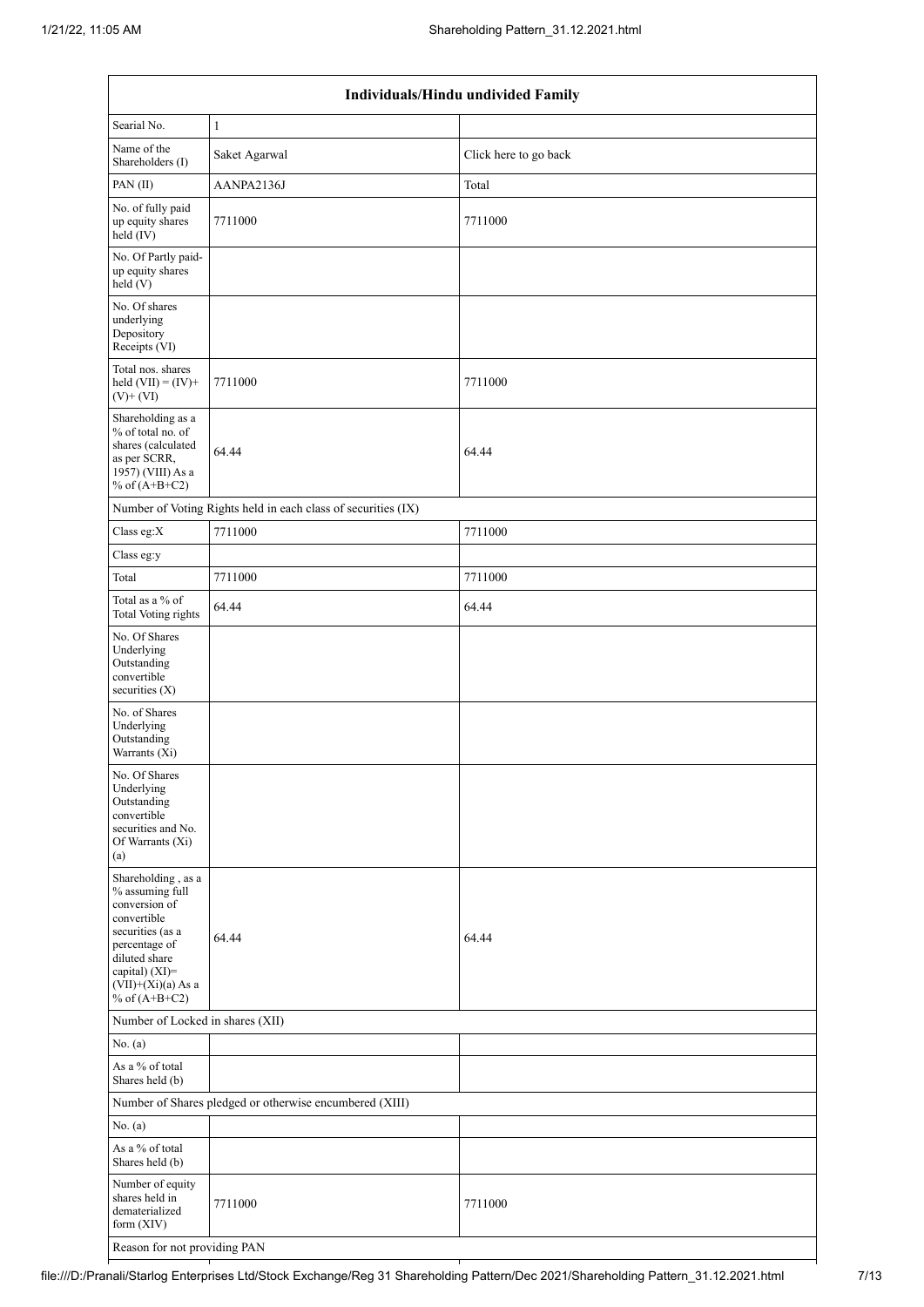| Reason for not<br>providing PAN |          |  |
|---------------------------------|----------|--|
| Shareholder type                | Promoter |  |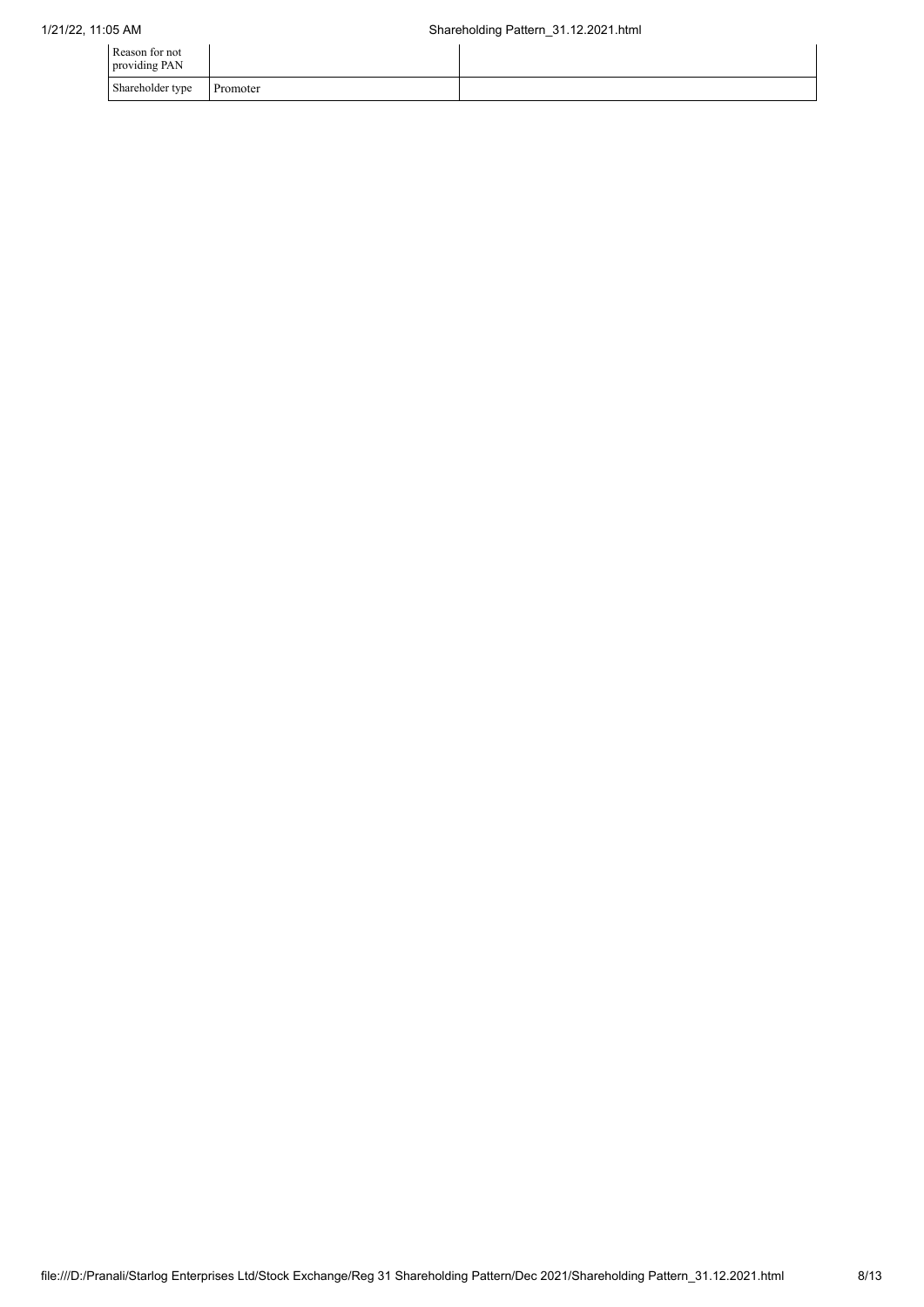|                                                                                                                                                                                      | Any Other (specify)        |                     |                                              |                |             |                                  |                                              |
|--------------------------------------------------------------------------------------------------------------------------------------------------------------------------------------|----------------------------|---------------------|----------------------------------------------|----------------|-------------|----------------------------------|----------------------------------------------|
| Searial No.                                                                                                                                                                          | $\mathbf{1}$               | $\mathbf{2}$        | 3                                            | $\overline{4}$ | 5           | 6                                | $\overline{7}$                               |
| Category                                                                                                                                                                             | <b>Bodies</b><br>Corporate | Clearing<br>Members | <b>HUF</b>                                   | <b>HUF</b>     | <b>IEPF</b> | Non-<br>Resident<br>Indian (NRI) | Overseas Corporate<br><b>Bodies</b>          |
| Category / More<br>than 1 percentage                                                                                                                                                 | Category                   | Category            | More than 1 percentage of<br>shareholding    | Category       | Category    | Category                         | More than 1<br>percentage of<br>shareholding |
| Name of the<br>Shareholders (I)                                                                                                                                                      |                            |                     | AVASTHI BHUPENDRA<br><b>SURYANARAYAN HUF</b> |                |             |                                  | PSA India PTE LTD                            |
| PAN(II)                                                                                                                                                                              |                            |                     | AAAHA7559N                                   |                |             |                                  | AAECP0205F                                   |
| No. of the<br>Shareholders (I)                                                                                                                                                       | 56                         | 9                   | $\mathbf{1}$                                 | 111            | 1           | 39                               | 1                                            |
| No. of fully paid<br>up equity shares<br>held (IV)                                                                                                                                   | 315440                     | 7359                | 123376                                       | 271050         | 37567       | 48825                            | 1500000                                      |
| No. Of Partly paid-<br>up equity shares<br>held(V)                                                                                                                                   |                            |                     |                                              |                |             |                                  |                                              |
| No. Of shares<br>underlying<br>Depository<br>Receipts (VI)                                                                                                                           |                            |                     |                                              |                |             |                                  |                                              |
| Total nos. shares<br>held $(VII) = (IV) +$<br>$(V)+(VI)$                                                                                                                             | 315440                     | 7359                | 123376                                       | 271050         | 37567       | 48825                            | 1500000                                      |
| Shareholding as a<br>% of total no. of<br>shares (calculated<br>as per SCRR,<br>1957) (VIII) As a<br>% of $(A+B+C2)$                                                                 | 2.64                       | 0.06                | 1.03                                         | 2.26           | 0.31        | 0.41                             | 12.53                                        |
| Number of Voting Rights held in each class of securities (IX)                                                                                                                        |                            |                     |                                              |                |             |                                  |                                              |
| Class eg: X                                                                                                                                                                          | 315440                     | 7359                | 123376                                       | 271050         | 37567       | 48825                            | 1500000                                      |
| Class eg:y                                                                                                                                                                           |                            |                     |                                              |                |             |                                  |                                              |
| Total                                                                                                                                                                                | 315440                     | 7359                | 123376                                       | 271050         | 37567       | 48825                            | 1500000                                      |
| Total as a % of<br><b>Total Voting rights</b>                                                                                                                                        | 2.64                       | 0.06                | 1.03                                         | 2.26           | 0.31        | 0.41                             | 12.53                                        |
| No. Of Shares<br>Underlying<br>Outstanding<br>convertible<br>securities $(X)$                                                                                                        |                            |                     |                                              |                |             |                                  |                                              |
| No. of Shares<br>Underlying<br>Outstanding<br>Warrants $(X_i)$                                                                                                                       |                            |                     |                                              |                |             |                                  |                                              |
| No. Of Shares<br>Underlying<br>Outstanding<br>convertible<br>securities and No.<br>Of Warrants (Xi)<br>(a)                                                                           |                            |                     |                                              |                |             |                                  |                                              |
| Shareholding, as a<br>% assuming full<br>conversion of<br>convertible<br>securities (as a<br>percentage of<br>diluted share<br>capital) (XI)=<br>$(VII)+(X)$ As a %<br>of $(A+B+C2)$ | 2.64                       | 0.06                | 1.03                                         | 2.26           | 0.31        | 0.41                             | 12.53                                        |
| Number of Locked in shares (XII)                                                                                                                                                     |                            |                     |                                              |                |             |                                  |                                              |
| No. (a)                                                                                                                                                                              |                            |                     |                                              |                |             |                                  |                                              |
| As a % of total<br>Shares held (b)                                                                                                                                                   |                            |                     |                                              |                |             |                                  |                                              |
| Number of equity                                                                                                                                                                     | 314140                     | 7359                | 123376                                       | 271050         | 37567       | 48225                            | 1500000                                      |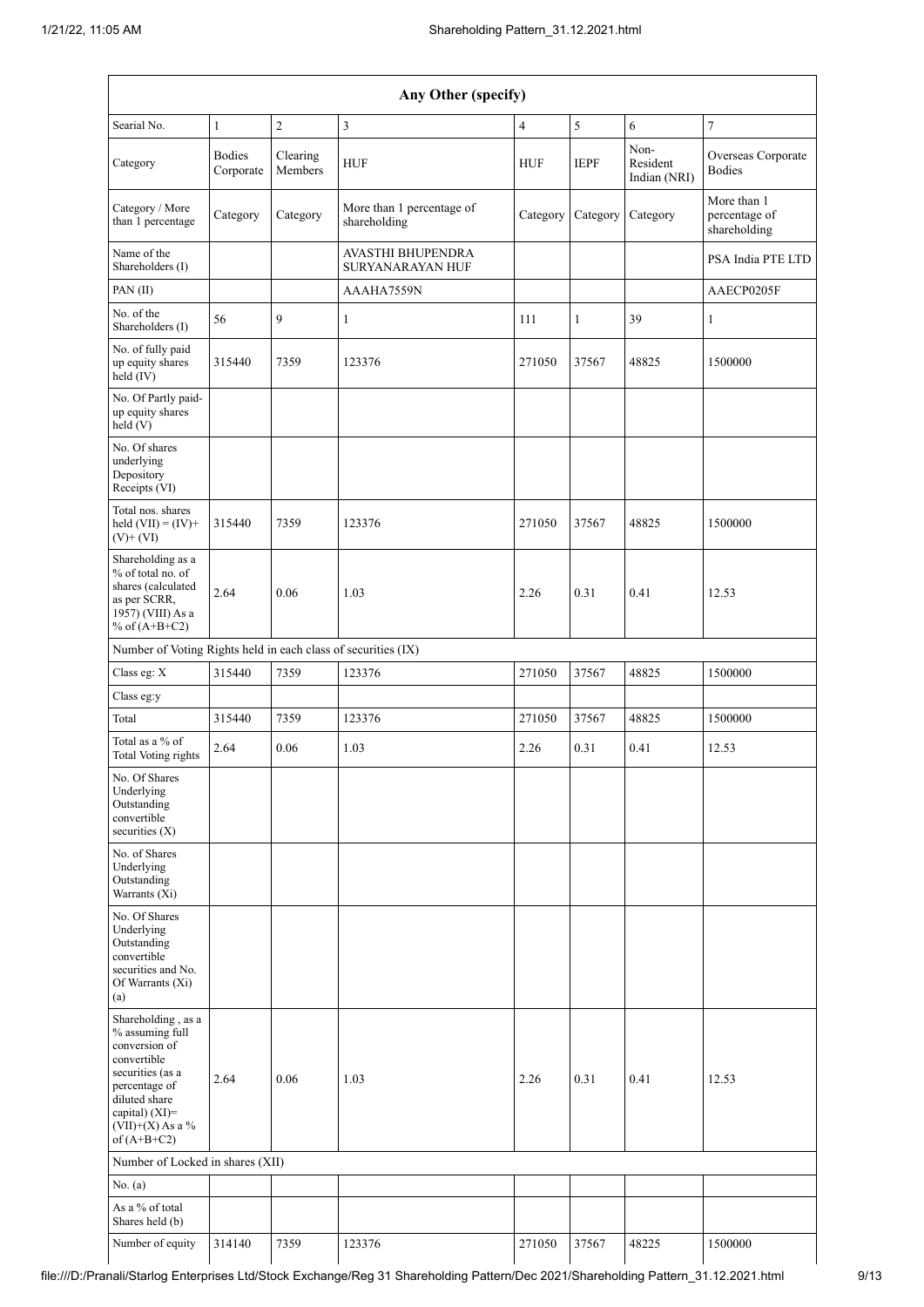| shares held in<br>dematerialized<br>form $(XIV)$ |                              |  |  |  |  |  |  |
|--------------------------------------------------|------------------------------|--|--|--|--|--|--|
|                                                  | Reason for not providing PAN |  |  |  |  |  |  |
| Reason for not<br>providing PAN                  |                              |  |  |  |  |  |  |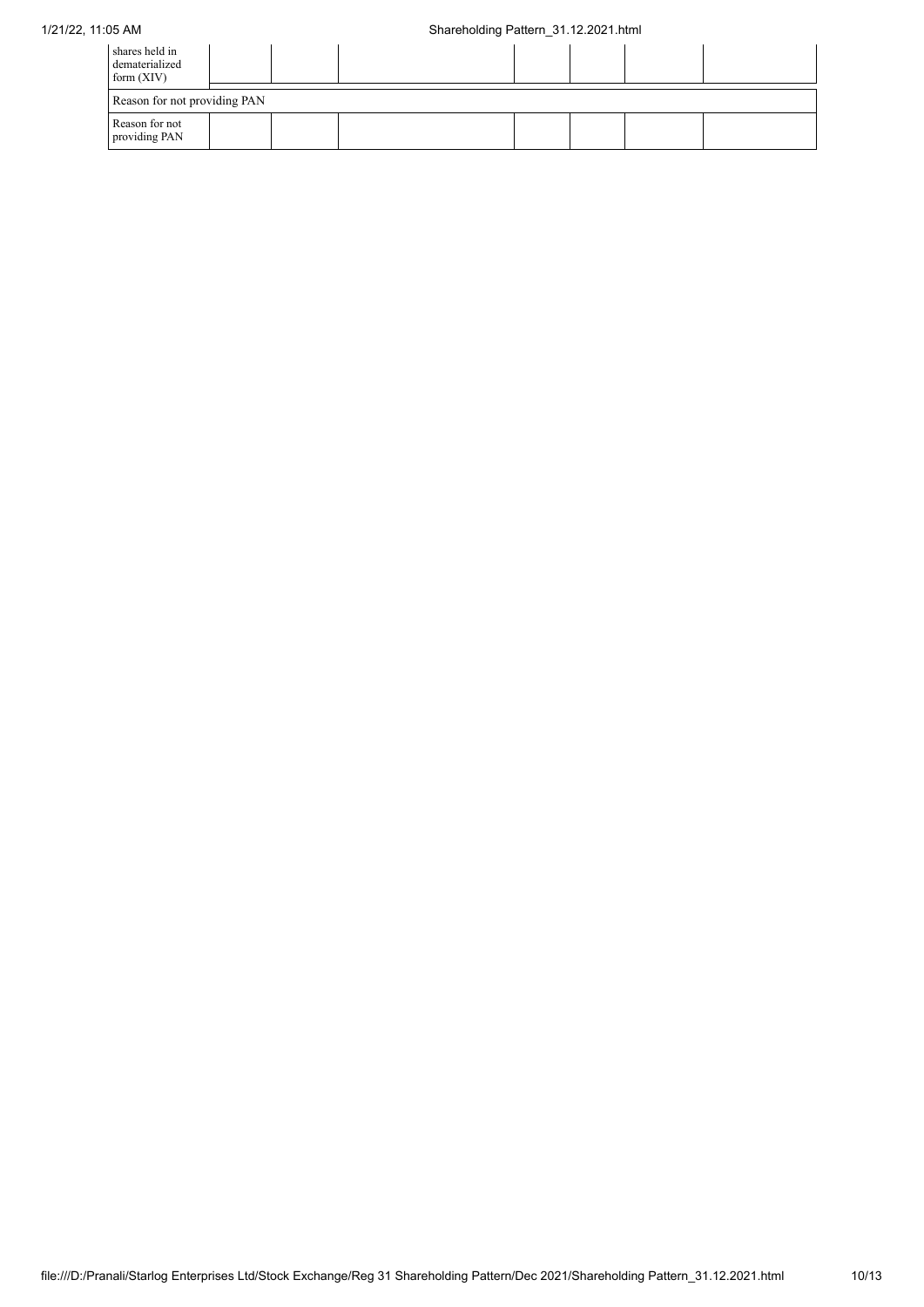| Any Other (specify)                                                                                                                                                                  |                                                               |                       |  |  |  |  |  |
|--------------------------------------------------------------------------------------------------------------------------------------------------------------------------------------|---------------------------------------------------------------|-----------------------|--|--|--|--|--|
| Searial No.                                                                                                                                                                          | 8                                                             |                       |  |  |  |  |  |
| Category                                                                                                                                                                             | Overseas Corporate Bodies                                     |                       |  |  |  |  |  |
| Category / More<br>than 1 percentage                                                                                                                                                 | Category                                                      |                       |  |  |  |  |  |
| Name of the<br>Shareholders (I)                                                                                                                                                      |                                                               | Click here to go back |  |  |  |  |  |
| PAN(II)                                                                                                                                                                              |                                                               | Total                 |  |  |  |  |  |
| No. of the<br>Shareholders (I)                                                                                                                                                       | 1                                                             | 217                   |  |  |  |  |  |
| No. of fully paid<br>up equity shares<br>held (IV)                                                                                                                                   | 1500000                                                       | 2180241               |  |  |  |  |  |
| No. Of Partly paid-<br>up equity shares<br>held(V)                                                                                                                                   |                                                               |                       |  |  |  |  |  |
| No. Of shares<br>underlying<br>Depository<br>Receipts (VI)                                                                                                                           |                                                               |                       |  |  |  |  |  |
| Total nos. shares<br>held $(VII) = (IV) +$<br>$(V)$ + $(VI)$                                                                                                                         | 1500000                                                       | 2180241               |  |  |  |  |  |
| Shareholding as a<br>% of total no. of<br>shares (calculated<br>as per SCRR,<br>1957) (VIII) As a<br>% of $(A+B+C2)$                                                                 | 12.53                                                         | 18.21                 |  |  |  |  |  |
|                                                                                                                                                                                      | Number of Voting Rights held in each class of securities (IX) |                       |  |  |  |  |  |
| Class eg: X                                                                                                                                                                          | 1500000                                                       | 2180241               |  |  |  |  |  |
| Class eg:y                                                                                                                                                                           |                                                               |                       |  |  |  |  |  |
| Total                                                                                                                                                                                | 1500000                                                       | 2180241               |  |  |  |  |  |
| Total as a % of<br><b>Total Voting rights</b>                                                                                                                                        | 12.53                                                         | 18.21                 |  |  |  |  |  |
| No. Of Shares<br>Underlying<br>Outstanding<br>convertible<br>securities (X)                                                                                                          |                                                               |                       |  |  |  |  |  |
| No. of Shares<br>Underlying<br>Outstanding<br>Warrants (Xi)                                                                                                                          |                                                               |                       |  |  |  |  |  |
| No. Of Shares<br>Underlying<br>Outstanding<br>convertible<br>securities and No.<br>Of Warrants (Xi)<br>(a)                                                                           |                                                               |                       |  |  |  |  |  |
| Shareholding, as a<br>% assuming full<br>conversion of<br>convertible<br>securities (as a<br>percentage of<br>diluted share<br>capital) (XI)=<br>$(VII)+(X)$ As a %<br>of $(A+B+C2)$ | 12.53                                                         | 18.21                 |  |  |  |  |  |
| Number of Locked in shares (XII)                                                                                                                                                     |                                                               |                       |  |  |  |  |  |
| No. (a)                                                                                                                                                                              |                                                               |                       |  |  |  |  |  |
| As a % of total<br>Shares held (b)                                                                                                                                                   |                                                               |                       |  |  |  |  |  |
| Number of equity<br>shares held in<br>dematerialized<br>form (XIV)                                                                                                                   | 1500000                                                       | 2178341               |  |  |  |  |  |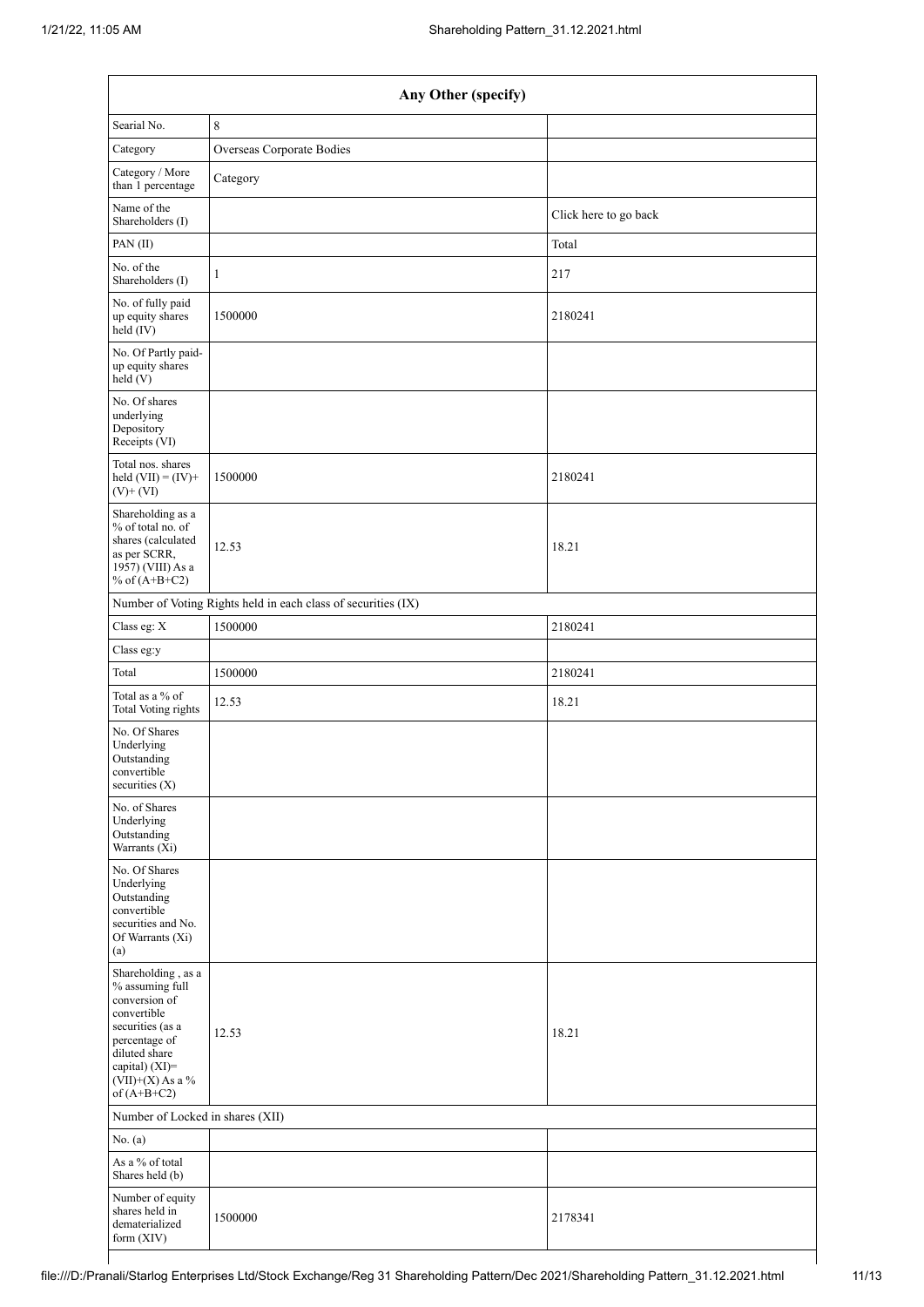Reason for not providing PAN

Reason for not providing PAN